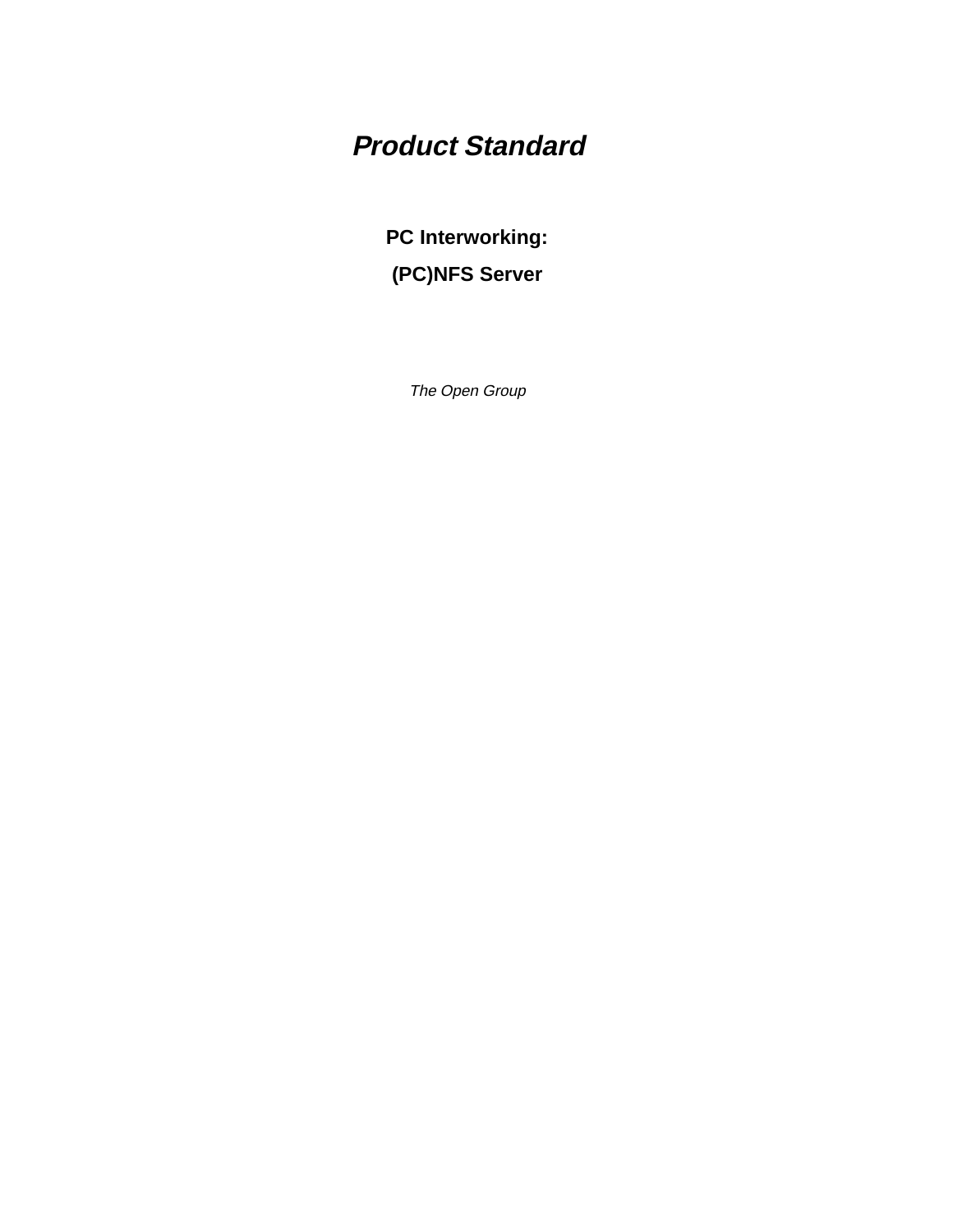Copyright  $\odot$  January 1998, The Open Group

All rights reserved.

No part of this publication may be reproduced, stored in a retrieval system, or transmitted, in any form or by any means, electronic, mechanical, photocopying, recording or otherwise, without the prior permission of the copyright owners.

Motif,  $^{\circledR}$  OSF/1,  $^{\circledR}$  UNIX,  $^{\circledR}$  and the "X Device" $^{\circledR}$  are registered trademarks and IT DialTone<sup>TM</sup> and The Open Group<sup>TM</sup> are trademarks of The Open Group in the U.S. and other countries.

Product Standard PC Interworking: (PC)NFS Server Document Number: X98PN

Published in the U.K. by The Open Group, January 1998.

Any comments relating to the material contained in this document may be submitted to:

The Open Group Apex Plaza Forbury Road Reading Berkshire RG1 1AX U.K.

Or by email to:

OGSpecs@opengroup.org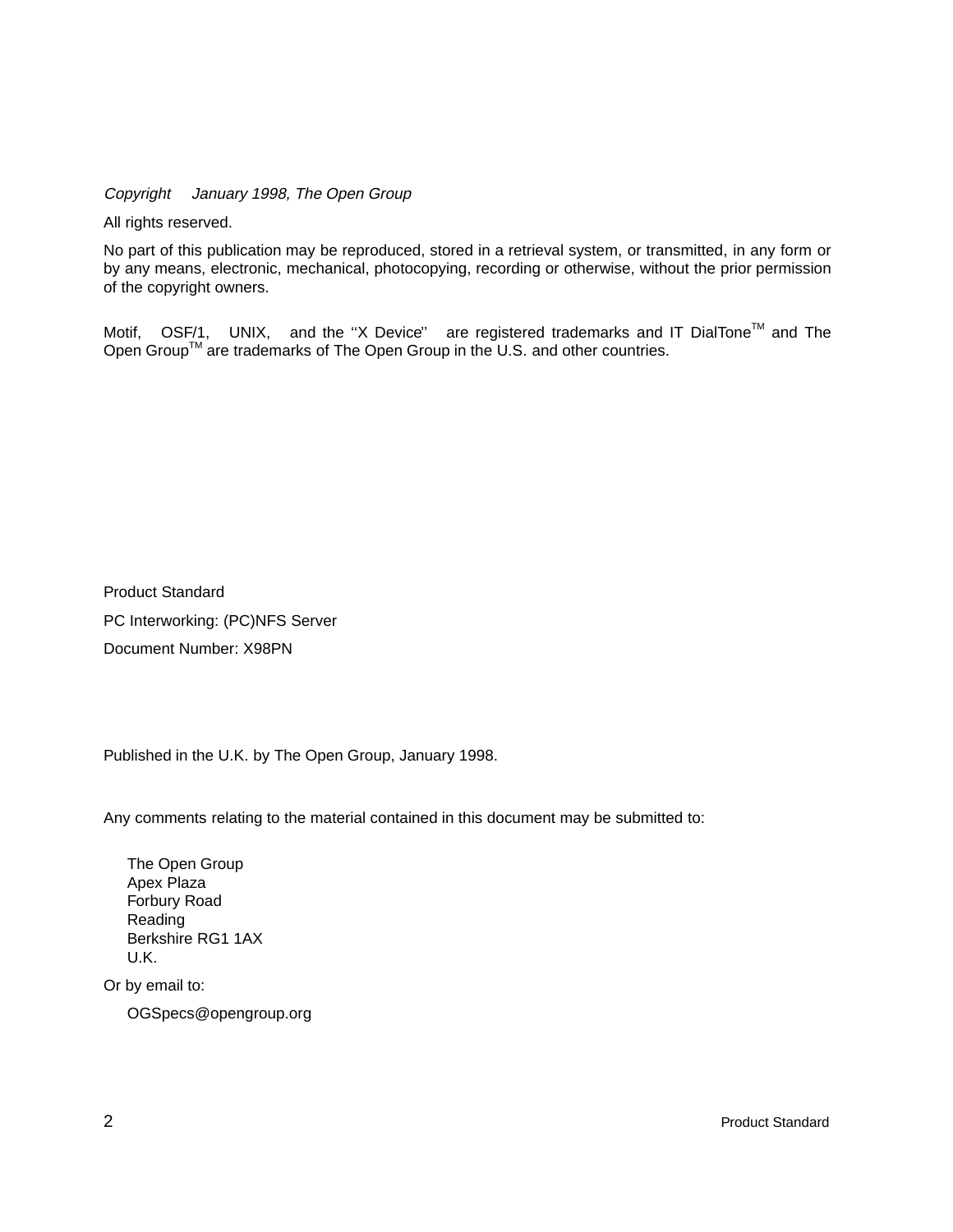## **Product Standard \_\_\_\_\_\_\_\_\_\_\_\_\_\_\_\_\_\_\_\_\_\_\_\_\_\_\_\_\_\_\_\_\_\_\_\_\_\_\_\_\_\_\_\_\_\_\_\_\_\_\_\_**

#### **NAME**

(PC)NFS Server

#### **LABEL FOR LOGO**

No label.

#### **DESCRIPTION**

This Product Standard provides (PC)NFS server facilities which allow a conforming system to act as a file and print server for a network of DOS-based personal computers.

**\_\_\_\_\_\_\_\_\_\_\_\_\_\_\_\_\_\_\_\_\_\_\_\_\_\_\_\_\_\_\_\_\_\_\_\_\_\_\_\_\_\_\_\_\_\_\_\_\_\_\_\_**

#### **CONFORMANCE REQUIREMENTS**

#### **Human-Computer Interface**

Not applicable.

#### **Portability Interface**

Not applicable.

#### **Programming Language Environment**

Not applicable.

#### **Interoperability**

• Data Interchange Formats

None.

• Communications Interfaces and Protocols

Refer to the  $X/O$  pen (PC)NFS Specification<sup>1</sup>, Section 2.3, Protocol Stacks. Where elements of the protocol specification differ from those in the X/Open XNFS, Issue 4 Specification<sup>2</sup>, the latter specification is definitive.

Conforming implementations shall be available in a configuration in which the NFS protocols are carried over a UDP/IP protocol stack as required by the X/Open (PC)NFS Specification, Chapter 7, RPC Interface to UDP Transport Services.

\_\_\_\_\_\_\_\_\_\_\_\_\_\_\_\_\_\_

<sup>1.</sup> Developers' Specification, August 1990, Protocols for X/Open PC Interworking: (PC)NFS (ISBN: 1-872630-00-6, D030).

<sup>2.</sup> CAE Specification, October 1992, Protocols for X/Open Interworking: XNFS, Issue 4 (ISBN: 1-872630-66-9, C218).